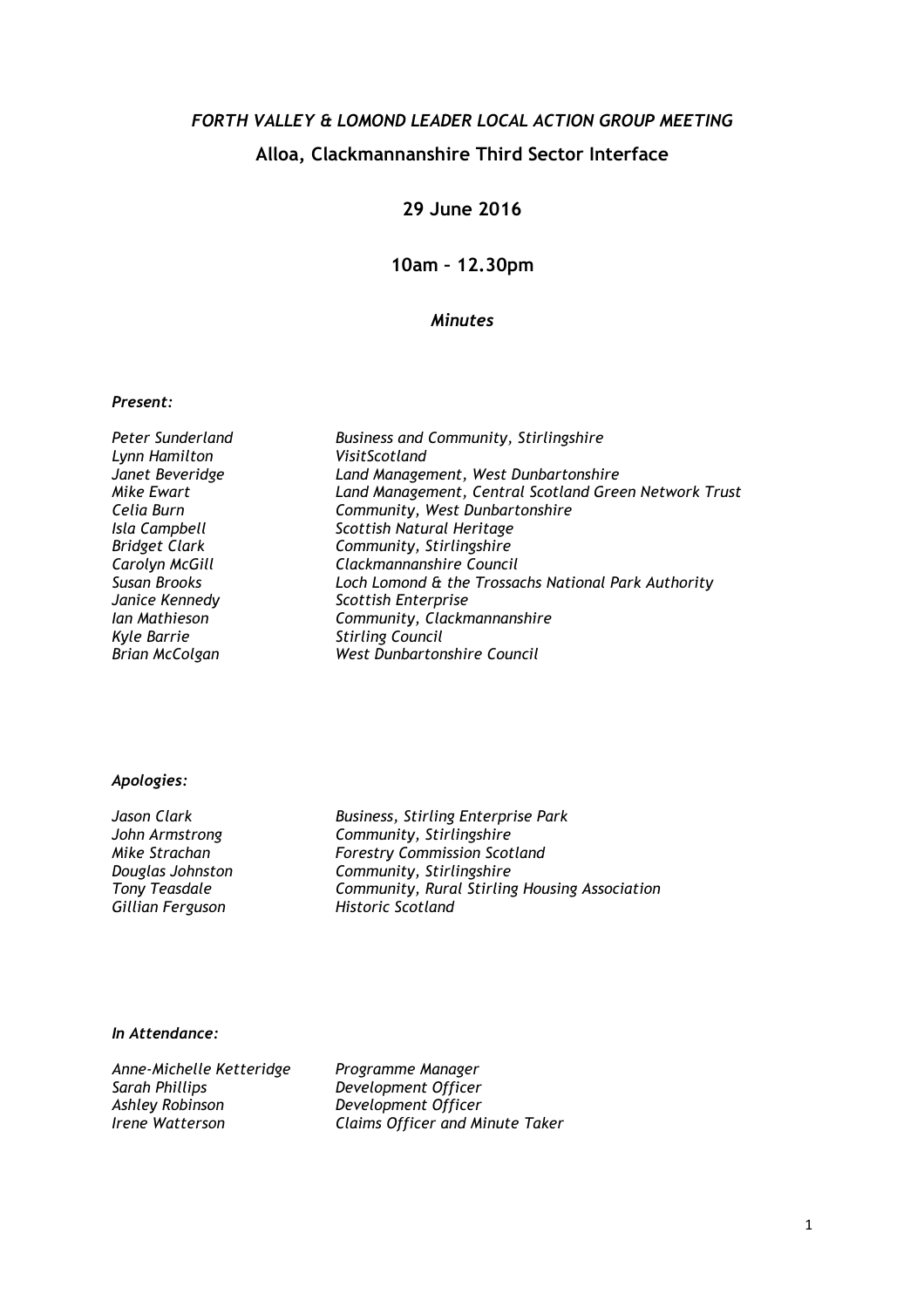| <b>ITEM</b>    |                                                                                                                                                                                                                                                                                                                                                                                                                                                                                                                                                                              | <b>ACTIONS</b> |
|----------------|------------------------------------------------------------------------------------------------------------------------------------------------------------------------------------------------------------------------------------------------------------------------------------------------------------------------------------------------------------------------------------------------------------------------------------------------------------------------------------------------------------------------------------------------------------------------------|----------------|
| 1              | <b>Welcome, Sederunt and Minutes of last Meeting</b>                                                                                                                                                                                                                                                                                                                                                                                                                                                                                                                         |                |
|                | Apologies from JC, DJ, JA, MS, GF and TT were noted. PS<br>welcomed SB from LLTTNPA who is replacing Jo Wright who<br>has moved to a different part of the organisation. He also<br>welcomed KB who is replacing Stuart Oliver from Stirling<br>Council. KB advised that he had been to a LAG meeting in<br>the past when he was a university intern but now works<br>within Economic Development at Stirling Council. PS<br>introduced SP and AR and said that it was good to have the<br>Team 100% again. Lastly, PS thanked everyone for coming<br>to this meeting today. |                |
| $\overline{2}$ | The accuracy of the last Minute was reviewed by Members<br>and found to have no errors or omissions. It was Proposed<br>by LH and seconded by CB.                                                                                                                                                                                                                                                                                                                                                                                                                            |                |
|                | <b>Matters Arising</b>                                                                                                                                                                                                                                                                                                                                                                                                                                                                                                                                                       |                |
|                | AMK advised the Members that Mr & Mrs Paterson with<br>their Glamping Project in Gartmore were happy to receive<br>the feedback and advice from the LAG after March's LAG<br>meeting and are in discussion with the planning authority.<br>They aim to come back to the LAG at a later date with a new<br>Application.                                                                                                                                                                                                                                                       |                |
|                | The Oak Tree Inn, which was approved at the last meeting in<br>March has been in touch with AMK to advise that the<br>arrangement with the lease has not yet been resolved. They<br>are positive that this project will be going ahead but do not<br>know at this stage when this is likely to happen. AMK<br>reminded the Members that this related to the lease<br>currently being held by the LLTTNPA from Montrose Estates<br>and they were discussing how best to transfer this to the<br>Oak Tree Inn.                                                                 |                |
|                | <b>Projects for Discussion and Decision</b>                                                                                                                                                                                                                                                                                                                                                                                                                                                                                                                                  |                |
|                | PS asked AMK to read out if there were any conflicts of<br>interest in the projects being considered today.                                                                                                                                                                                                                                                                                                                                                                                                                                                                  | Noted          |
|                |                                                                                                                                                                                                                                                                                                                                                                                                                                                                                                                                                                              |                |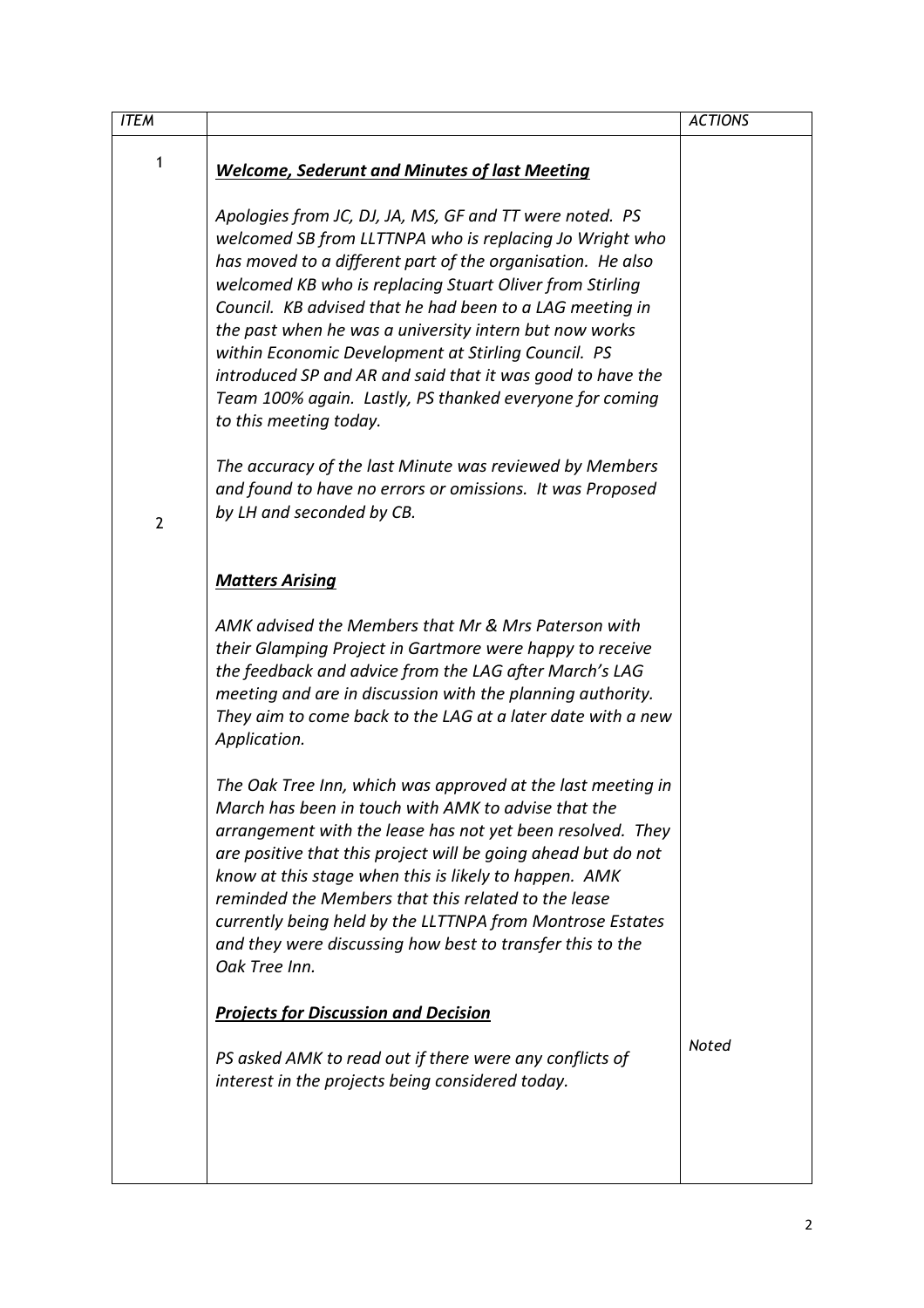| 3 | AMK listed these as MS, IC, SB having advised of their<br>interest in Tyndrum Community Path project as a board<br>member and match funders respectively and KB has advised<br>of Stirling Council's interest in the Mugdock project as<br>owner of the Park.<br>3.1 Tyndrum Community Cycle Path                                                                                                                                                                                                                                                                                                                    | The LAG noted<br>the delay to the<br>Project starting |
|---|----------------------------------------------------------------------------------------------------------------------------------------------------------------------------------------------------------------------------------------------------------------------------------------------------------------------------------------------------------------------------------------------------------------------------------------------------------------------------------------------------------------------------------------------------------------------------------------------------------------------|-------------------------------------------------------|
|   | IC and SB left the room.                                                                                                                                                                                                                                                                                                                                                                                                                                                                                                                                                                                             |                                                       |
|   | On screen, SP displayed a map of the area where this path is<br>proposed to be built. SP explained that this project will<br>ultimately be part of a much larger route from Iona to St<br>Andrews called the Pilgrims Way in the National Planning<br>Framework 3 and the National Cycling and Walking Network<br>Action Plan and links with a section of the West Highland<br>Way.                                                                                                                                                                                                                                  |                                                       |
|   | SP showed an illustration of the path's make-up saying that<br>the path will be tarmac and half a metre wider than<br>conventional paths to cater for walkers, wheelchairs and<br>cyclists alike. This is the reason of the higher cost of £138 per<br>metre as opposed to Paths for All guidance of £120 per metre.<br>The contractor will also have to deal with some difficult<br>ground work which will be quite boggy and rocky.                                                                                                                                                                                |                                                       |
|   | SP informed the Members that the Applicant has the match<br>funding in place and is just waiting on copies of the formal<br>confirmation letters of match funding to come in. Strathfillan<br>Community Development Trust, one of the most experienced<br>Community Development Trust in the area, would be<br>responsible for the maintenance of the path                                                                                                                                                                                                                                                           |                                                       |
|   | The LAG's discussion first looked at the expense of the project<br>and whether it would be better value for money to upgrade<br>the West Highland Way. This was then disregarded as<br>detracting from the WHW 'brand' of a wilderness walk.<br>There was also discussion about the economic benefit of the<br>project and whether this was being lost in the focus on the<br>strategic nature of the path. A recent Transform Scotland<br>report was mentioned which highlighted the great economic<br>benefit of Long Distance Routes although the applicant had<br>not mentioned the report in their Application. |                                                       |
|   |                                                                                                                                                                                                                                                                                                                                                                                                                                                                                                                                                                                                                      |                                                       |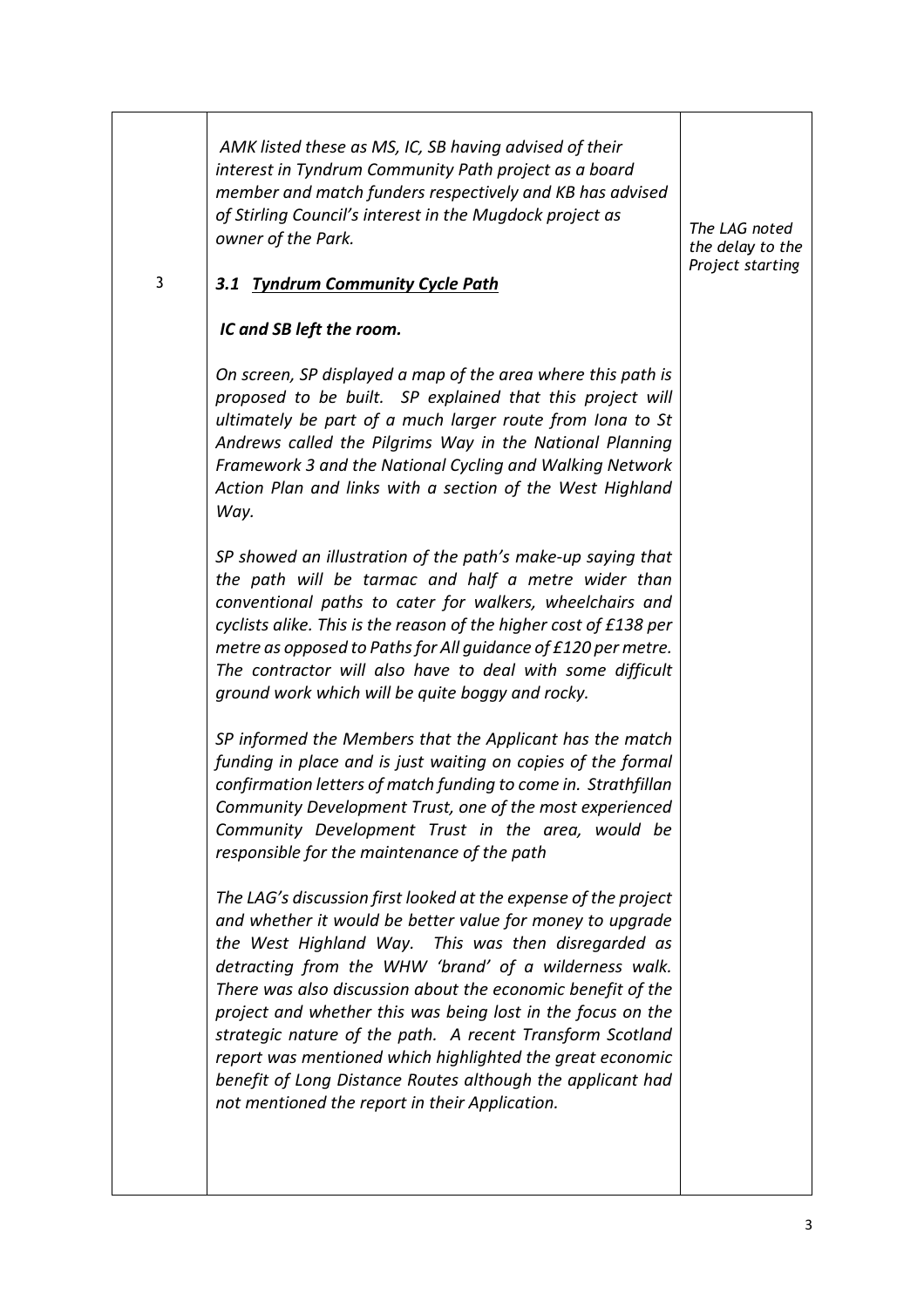It was also noted that there was little mention of support from individual businesses in the village and it was suggested the applicant could get more specific support from businesses in Tyndrum.

All Members contributed to the discussion and agreed that although this was quite expensive, they agreed that tarmac is the best material to use and is better for future maintenance agreeing that it will eventually blend into the landscape. The Members also agreed that this would be a beneficial piece of the jigsaw for linking the other paths to this one, saying that it was a good fit with the Local Development Strategy and gave credit to the Applicant for wanting to do this properly and create an exceptional bit of route to encourage the rest of the route to join to it in the future. It was noted that the LAG would be discussing how best to draw out the economic benefit of projects later in the meeting.

The LAG approved this Project with specific conditions. The LAG need to have evidence of the Planning Permission being approved, which is scheduled 8 July 2016. The LAG also needs to see evidence of the formal confirmation of match funding being provided. The Members agreed that the installation of a visitor counter on the path would be advantageous to monitor how many people are using this new path. The LAG also agreed that although they wanted to support the project, a stronger attempt to quantify the economic case needed to be made. A sub-committee of the LAG would check this prior to the project starting. PS asked for volunteers for this sub-committee. LH, KB, JK and ME volunteered. This sub-committee would be able to communicate via e-mail to fit easier with busy schedules.

IS and SB returned to the room.

## 3.2 Mugdock: Our Unique Heritage

As the Stirling Council rep, KB left the room.

On screen, SP displayed some photos and a lay-out of Mugdock Country Park. SP also displayed a map of where Mugdock Country Park is located, which is in the south-west corner FVL LEADER area, near Strathblane.

PROJECT APPROVED WITH **SPECIFIC CONDITIONS**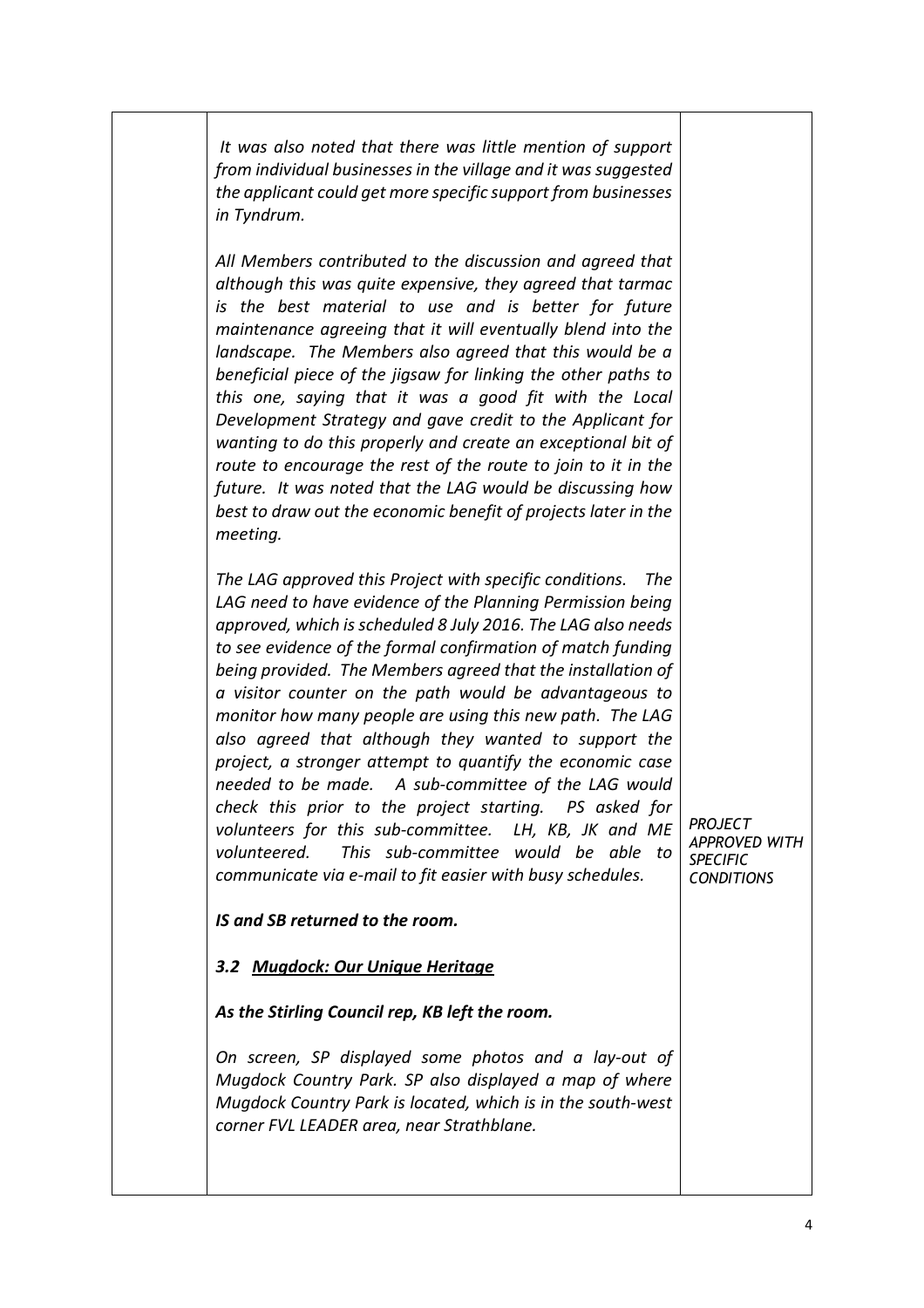She said that Mugdock Country Park has a varied and extensive heritage story to tell, including a zoo with a famous elephant and this is why their Theatre Café/Bar, which was a LEADER+ project, is called Charlie's after the resident elephant of that time. SP confirmed that the Applicant for this is East Dunbartonshire Council on behalf of Mugdock Country Park.

SP informed the Members that this Project is looking for LEADER to help fund Phase 1 of the heritage lottery project which is for a development year and includes business planning, landscape heritage consultancy, activity planning and design. There are costs associated with consultations, site investigation works and surveys and is aiming for nature combined with heritage. SP advised the Members that the project is wishing to begin in August 2016 to be completed by June 2017. The Project is part of a Park for People (Heritage Lottery Fund) bid with the decision from HLF to be made on 30 June. This project will lead to the submission of a Stage 2 application in 2017.

The LAG discussed this project and acknowledged the huge potential to enhance the visitor experience at the Park. The LAG also noted how in the past, the previous LAG had supported the development of HLF bids which had worked extremely well for the area. However, there were questions about whether a stronger case could be made by the Applicant on the link with the rural area and how the rural area would benefit from this Project, given that the majority of visitors came from outwith the FVL LEADER area. The LAG also said they would also like to see a stronger case on the economic benefit expected from the project with a focus on the businesses and wanted the Applicant to draw out the links with routes crossing the area and integration with the rural area.

The LAG was concerned that with five consultants involved, there was a risk the different studies might be carried out in isolation of each other to the detriment of the wider project, so wanted the Applicant to ensure the 5 plans would be integrated and coordinated with each other. As these had not been provided prior to this meeting, the Members wanted to see more recent management accounts along with confirmation of match funding from HLF when this is secured.

**PROJECT DEFERRED**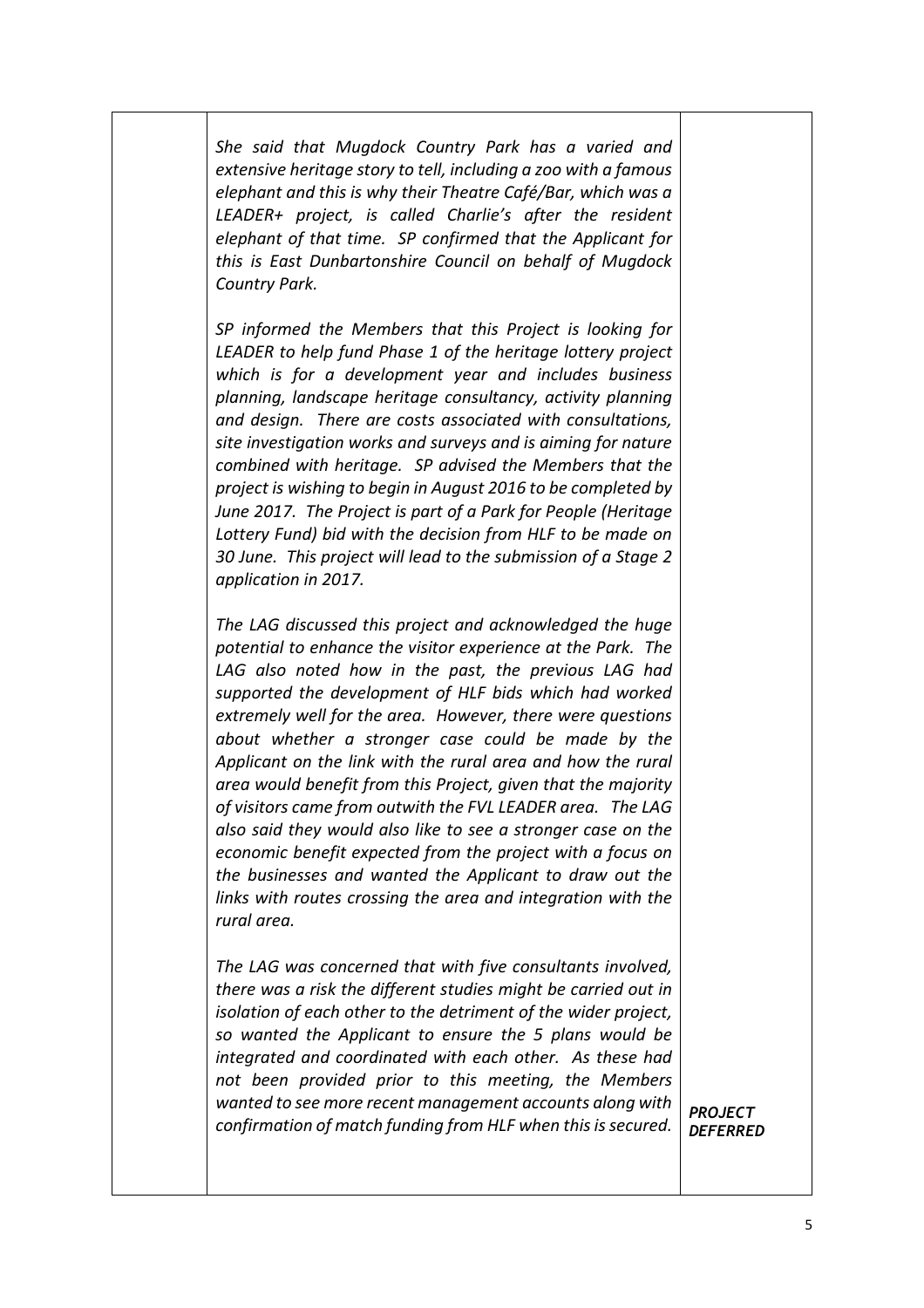| The LAG agreed to defer this Applicant to give the Applicant<br>time to address the points raised at this meeting.                                                                                                                                                                                                                                                                                                                                                                                                                                                                                                                                                                                                                                                                              |                                     |
|-------------------------------------------------------------------------------------------------------------------------------------------------------------------------------------------------------------------------------------------------------------------------------------------------------------------------------------------------------------------------------------------------------------------------------------------------------------------------------------------------------------------------------------------------------------------------------------------------------------------------------------------------------------------------------------------------------------------------------------------------------------------------------------------------|-------------------------------------|
| <b>KB returned to the room</b>                                                                                                                                                                                                                                                                                                                                                                                                                                                                                                                                                                                                                                                                                                                                                                  |                                     |
| <b>Operational Decisions</b>                                                                                                                                                                                                                                                                                                                                                                                                                                                                                                                                                                                                                                                                                                                                                                    |                                     |
| <b>Change Request Forms:</b> AMK informed the Members<br>4.1<br>that a decision was required by them regarding procedural<br>elements to running the Programme. A paper on this had<br>been circulated prior to the meeting. AMK explained that<br>with LARCs being an electronic database came more<br>procedures to address, from changes to projects -<br>underspends/overspends, start date/end date changes, and<br>projects will need to complete change requests for every<br>change in their Project compared to in previous Programmes<br>and asked if the LAG would be agreeable to her having<br>delegated authority to authorise these changes.<br>The<br>Members unanimously agreed that AMK, as Programme<br>Manager, be given delegated authority to authorise these<br>changes. | <b>UNANIMOUSLY</b><br><b>AGREED</b> |
| 4.2 Issuing of Offer Letters: AMK explained that previously<br>the Chair would authorise her to issue offer letters on behalf<br>of the LAG after each meeting. She asked the Members for<br>their thoughts on whether they wanted this to continue. The<br>Members unanimously agreed that the Chair of the meeting<br>or project discussions will authorise the Programme<br>Manager to issue offer letters on behalf of the LAG following<br>each meeting or following each decision reached (if projects<br>are approved by email).                                                                                                                                                                                                                                                         | <b>UNANIMOUSLY</b><br><b>AGREED</b> |
| Scoring parameters for Fast Track Projects: AMK<br>4.3<br>reminded the Members that at the last meeting the LAG<br>approved that fast-track applications up to £10,000 didn't<br>have to wait to a full LAG meeting. Following the paper which<br>had been circulated on this, the LAG needed to think about<br>how high a project would need to score to allow a project to<br>receive an approval.                                                                                                                                                                                                                                                                                                                                                                                            | <b>UNANIMOUSLY</b><br><b>AGREED</b> |
| The LAG unanimously agreed that fast-track projects are to<br>have at least seven approvals for an Application to be<br>approved, with a minimum score of 50% of the maximum<br>possible score (ie 15 out of 30), with four of the scores coming<br>from Community Members of the LAG.                                                                                                                                                                                                                                                                                                                                                                                                                                                                                                          |                                     |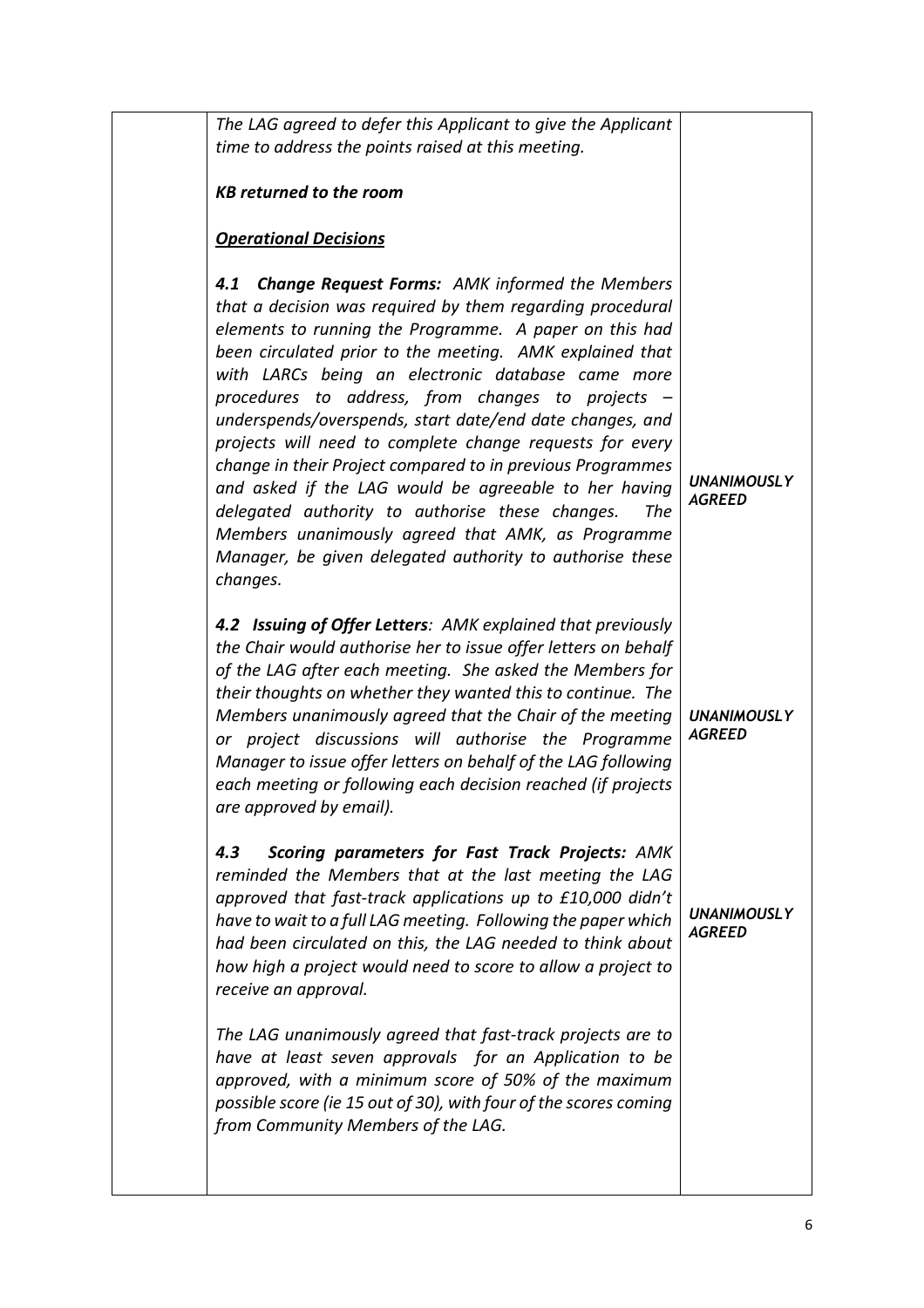| Strategic Activity - events approved, EoIs, LAG-led<br>5.1<br><b>project activity:</b> AMK informed the Members that the |                  |
|--------------------------------------------------------------------------------------------------------------------------|------------------|
| Strategic Activity Sub-Group has met twice since the last LAG                                                            |                  |
| Meeting and had approved two event applications $-$ Killin                                                               |                  |
| Music Festival and Mugstock Festival for £5K each.<br>ln                                                                 |                  |
| addition, the EOIs had been looked at, and strategic areas of                                                            |                  |
| activity had been discussed as per the paper circulated. LAG-                                                            |                  |
| led project activity was also evolving with the Campsite and                                                             |                  |
| Glamping Toolkit to be discussed with LLTTNPA and Food and                                                               |                  |
| Drink Coordination with discussions in progress. She also                                                                | ACTION: LAG      |
| advised that 42 Expressions of Interest had been received,                                                               | <b>MEMBERS</b>   |
| which brown down into 8 Community Empowerment EOIs, 15                                                                   |                  |
| Sustainable Tourism EOIs, 8 Environmental Landscape EOIs,                                                                |                  |
| 4 Food and Drink Eos, 2 Creative Industries EOIs and 6 others.                                                           |                  |
|                                                                                                                          |                  |
| 5.2 <b>Strategic Paths:</b> SP distributed maps to all the Members                                                       |                  |
| to keep in their respective Handbooks, which the Strategic                                                               |                  |
| Paths Sub-Group has been working on. The maps show                                                                       |                  |
| strategic cycle routes, aspirational routes and public                                                                   |                  |
| transport routes along with a list of barriers. SP advised that                                                          |                  |
| the 2 <sup>nd</sup> map showed public transport routes which show                                                        |                  |
| public transport hubs that link to the cycle maps and advised                                                            |                  |
| that these maps are works in progress. IC invited Members                                                                |                  |
| to send through any additional known local strategic paths.                                                              |                  |
|                                                                                                                          | <b>ACTION:</b>   |
| IC informed the Members that CSGN is gathering more                                                                      | <b>STRATEGIC</b> |
| information which should be with her by the end of the week.                                                             | <b>MAPPING</b>   |
| This information will help prioritise the aspirational routes,                                                           | <b>GROUP</b>     |
| based on available feasibility studies, landowner permissions<br>and secured funding as well as strategic priorities.    |                  |
|                                                                                                                          |                  |
| The Members discussed how the maps could be used and                                                                     |                  |
| agreed that the maps could be useful for making decisions on                                                             |                  |
| strategic projects, although the Members agreed that                                                                     |                  |
| defining what is strategic and what isn't is difficult.<br>The                                                           |                  |
| Strategic Mapping group agreed to provide a definition of                                                                |                  |
| strategic but also highlighted that local paths could also be                                                            |                  |
| supported by LEADER. An update will be provided at the next                                                              |                  |
| LAG meeting.                                                                                                             |                  |
|                                                                                                                          |                  |
| PS asked Members for their thoughts and asked if the work                                                                |                  |
| should continue, or stop the work with what the maps give                                                                |                  |
| the LAG now? The LAG agreed that this could lead to an, as                                                               |                  |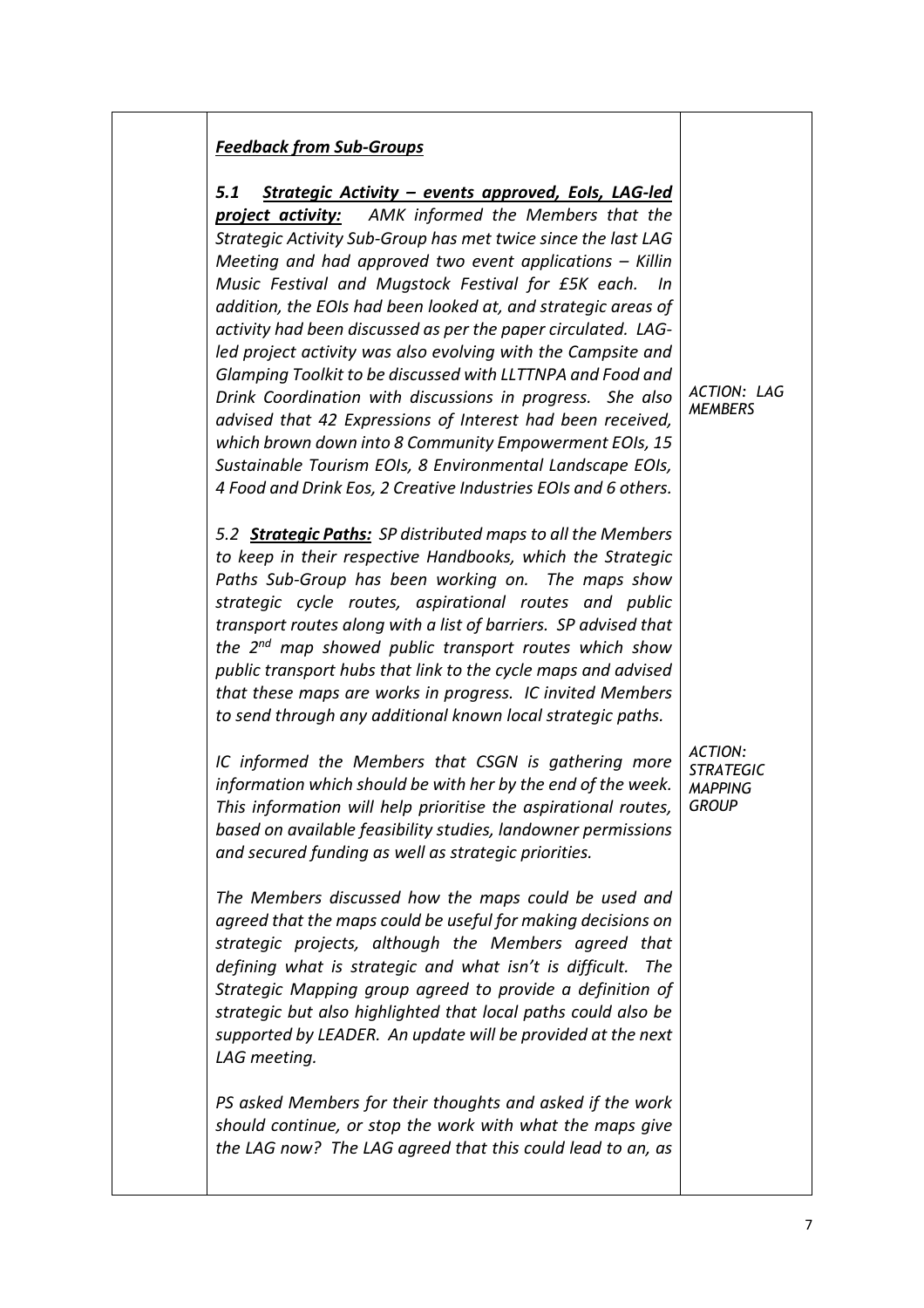| yet, undefined LAG-led project and the strategic mapping<br>work should continue.                                                                                                                                                                                                                                                                                                                                                                                                                                                                    |                                                                                  |
|------------------------------------------------------------------------------------------------------------------------------------------------------------------------------------------------------------------------------------------------------------------------------------------------------------------------------------------------------------------------------------------------------------------------------------------------------------------------------------------------------------------------------------------------------|----------------------------------------------------------------------------------|
| <u> Farm Diversification + Rural Enterprise – Promotional</u><br>5.3<br><b>Activity</b><br>AR spoke to the Members saying that she has been working<br>with the Farm Diversification and Rural Enterprise Sub-Group<br>and had also been following up on some of the diversification<br>enquiries. AR told the LAG that she and Bridget will be<br>attending the Doune & Dunblane Agricultural Show on<br>Saturday 2 <sup>nd</sup> July to promote FVL LEADER and Farm<br>Diversification in particular given the expected agricultural<br>audience. | ACTION: LAG<br><b>MEMBERS</b>                                                    |
| AR distributed a leaflet which she had produced with basic<br>information to give to farmers as an insert to the main leaflet.<br>AR told the Members that she is hoping to attend the Killin<br>Agricultural Show on 20 August to promote FVL LEADER,<br>depending on how well the Doune & Dunblane Show goes.<br>The LEADER Team are aiming to piggy-back on to at least one<br>event in each of the FVL LEADER areas and so would welcome<br>suggestions from Members for relevant events the staff may<br>not be aware of.                       | <b>ACTION:</b><br>AMK/PS                                                         |
| AR informed the Members that she is working with two farm<br>diversification projects at the moment - both looking to do a<br>tourist attraction, with eleven farm diversification EOIs being<br>received in total, so far.                                                                                                                                                                                                                                                                                                                          |                                                                                  |
| <b>Chairs:</b> PS advised that Richard Lochhead is no longer<br>5.4<br>the Scottish Cabinet Secretary for Rural Affairs, Food and<br>Environment and has been replaced by Fergus Ewing as the<br>new Cabinet Secretary for the Rural Economy and<br>Connectivity and Roseanna Cunningham is now the Cabinet<br>Secretary for Environment, Climate Change and Land Reform.                                                                                                                                                                            |                                                                                  |
| In terms of LEADER, the responsible Minister is Fergus Ewing.<br>PS said that the Scottish LAG Chairs were due to meet the<br>next day and he expected the referendum decision to take up<br>most of the meeting, although it was supposed to be about<br>agreeing the role of the group.                                                                                                                                                                                                                                                            | AGREED -<br>Communications<br>Sub-Group no<br>longer meeting<br>on regular basis |
| AMK showed on screen a summary of the points discussed by<br>PS, DJ and LH at their last Chairs Meeting. This included                                                                                                                                                                                                                                                                                                                                                                                                                               |                                                                                  |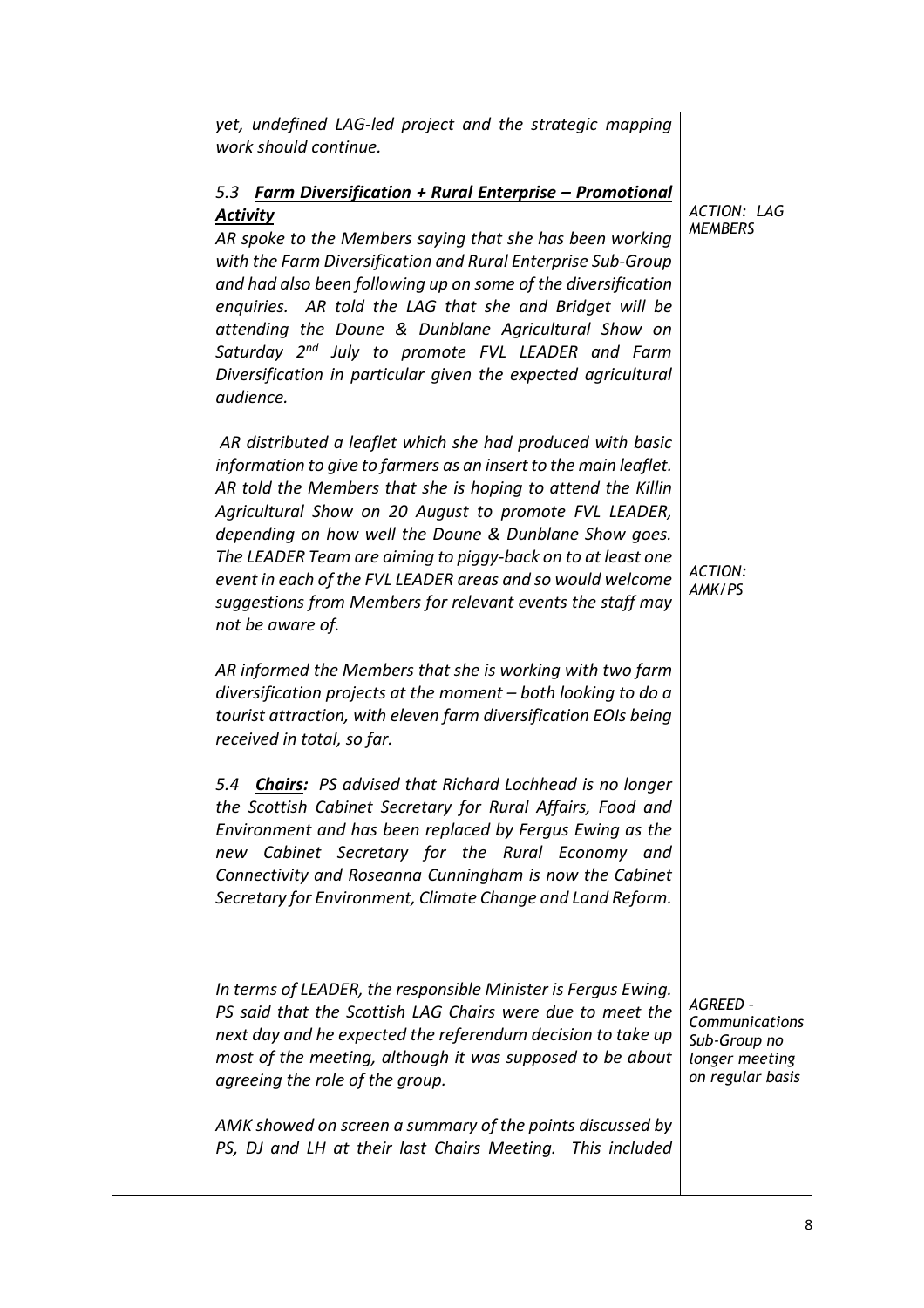|   | formally inviting Historic Environments Scotland to join the<br>LAG since Gillian has left the organisation.                                                                                                                                                                                                                                                                                                                                                                                                                                                                                                                                                                                                                                                                                        |                                                                         |
|---|-----------------------------------------------------------------------------------------------------------------------------------------------------------------------------------------------------------------------------------------------------------------------------------------------------------------------------------------------------------------------------------------------------------------------------------------------------------------------------------------------------------------------------------------------------------------------------------------------------------------------------------------------------------------------------------------------------------------------------------------------------------------------------------------------------|-------------------------------------------------------------------------|
|   | 5.5 <b>Communications:</b> The Communications Sub-Group has<br>completed the work it set out to do. The Launch has taken<br>place, promotional materials have been produced and the<br>website is now up and running with the LEADER team<br>administering the website regularly. As attending sub-group<br>meetings can be a big ask of Members, PS proposed that the<br>Group stops for now and wished to convey the thanks of the<br>rest of the LAG for their very hard work.                                                                                                                                                                                                                                                                                                                   | <b>ACTION:</b><br>Strategic<br><b>Activity Group</b><br>to take forward |
|   | <b>Ensuring Economic Benefit from LEADER Projects</b>                                                                                                                                                                                                                                                                                                                                                                                                                                                                                                                                                                                                                                                                                                                                               |                                                                         |
| 6 | LH asked the Members how they wanted applicants to better<br>demonstrate economic benefit of their projects, which is an<br>important element of LEADER. The Members agreed that<br>economic benefit is important to verify at an early stage of<br>the application process and suggested that the Strategic Sub-<br>Group could explore whether an additional form needed to<br>be designed or maybe an event/workshop to advise<br>applicants how to draw out the economic benefit of their<br>projects. Members suggested examples could be produced<br>and after discussion, thought that some kind of template<br>might be useful. Applicants will also have to input numerical<br>values against a range of LEADER indicators in the LARCs<br>system for the system to accept an application. | Noted                                                                   |
|   | <b>Finance (admin) Update</b><br>AMK had previously circulated the admin spend to date and                                                                                                                                                                                                                                                                                                                                                                                                                                                                                                                                                                                                                                                                                                          | <b>ACTION: AMK</b>                                                      |
| 7 | also presented the figures on screen. It was noted that the<br>spend is on target. These figures were up to and including<br>June 2016.                                                                                                                                                                                                                                                                                                                                                                                                                                                                                                                                                                                                                                                             |                                                                         |
|   | <b>ACOB</b>                                                                                                                                                                                                                                                                                                                                                                                                                                                                                                                                                                                                                                                                                                                                                                                         |                                                                         |
| 8 | BC highlighted that the map of LEADER areas on The Scottish<br>Rural Network website is not showing Clackmannanshire as<br>being covered. AMK said she would follow this up as she was<br>not aware that that map was in the public domain as it was<br>a map produced by the Hutton Institute and was known to be<br>incorrect.                                                                                                                                                                                                                                                                                                                                                                                                                                                                    | ACTION: SB/IW                                                           |